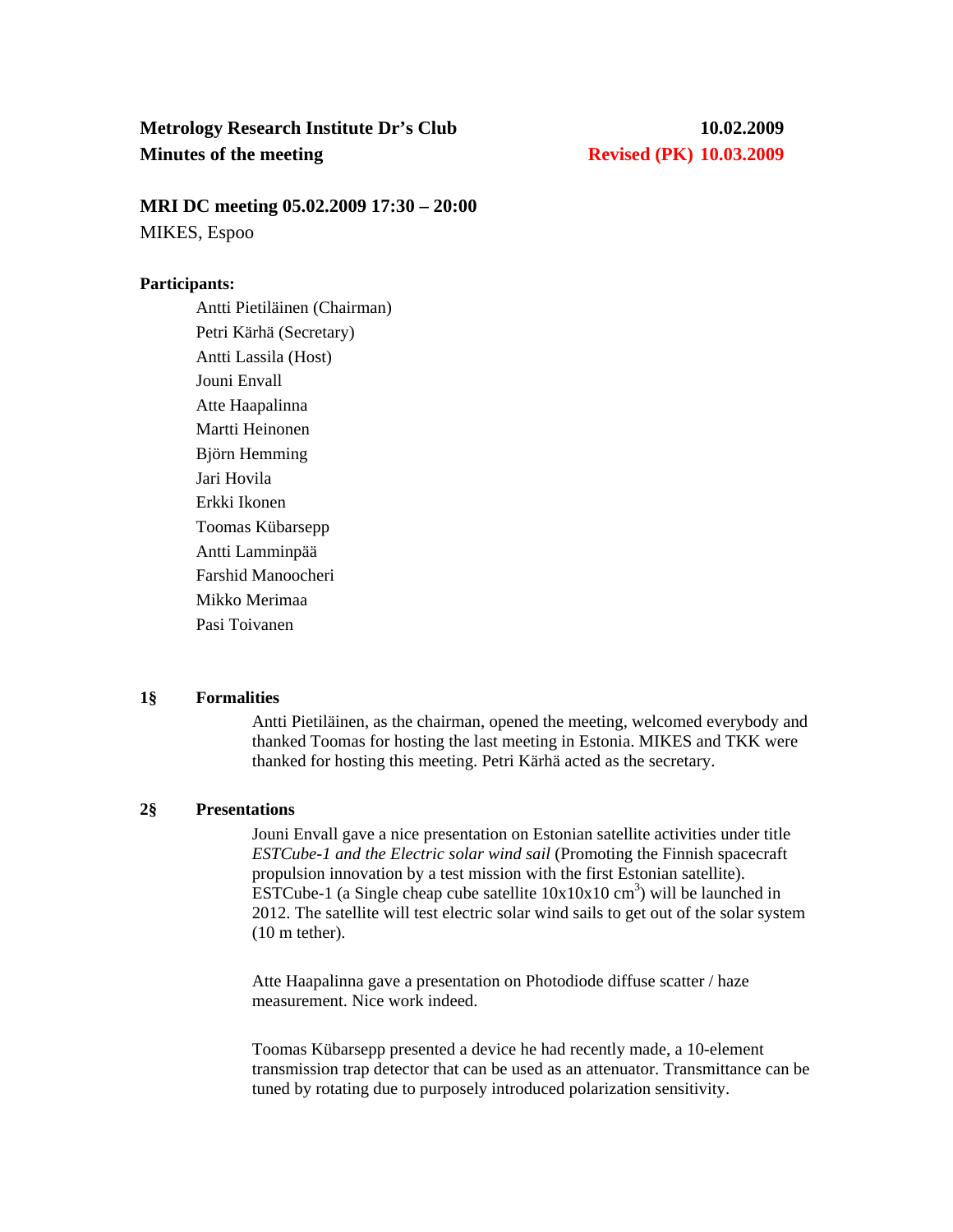#### **3§ Round the table discussion**

People briefly presented what they have done during the recent times:

Antti Pietiläinen works with packet timing at the Nokia Siemens Networks (NSN).

Farshid Manoocheri works at the Metrology Research Institute as a Teaching Research Scientist. His main research topics include PQED (quantum candela), fluorescence, and IR-technologies.

Jari Hovila works at the Finnish Meteorological Institute with satellites.

Pasi Toivanen works at Thermo Fischer Scientific as a physicist.

Mikko Merimaa works at the MIKES length section. His picture was taken to be added to the club page. Mikko told Greetings form Markku Vainio who presently works in Ottawa for the National Research Council, Canada, building an optical lattice clock with neutral strontium atoms.

Antti Lamminpää no longer works at VTT. Since February 2009 he works at Accenture as a business analyst.

Erkki Ikonen addressed the meeting by introducing news about the new Aalto University. Assessment of the research and the corresponding self assessment are taking place. For this purpose the placement record of the MRI doctors is most helpful. The MRI DC pages will be updated according to the information on these minutes. The data at http://metrology.hut.fi/dc/ can be corrected at any time by sending an email to Petri Kärhä.

Atte Haapalinna has returned from paternity leave and works at Okmetic in his old duties.

Toomas Kübarsepp works with the Metrosert as R&D manager. Laboratory of precious metals has been joined into Metrosert.

Björn Hemming started his career with measurements already at VTT and was transferred to MIKES with the moving of national standards activities. He works at the length group with quantities such as roundness, flatness, cylindricity, straightness, and roughness.

Petri Kärhä works with the Metrology Research Institute as a Teaching Research Scientist. His work presently includes teaching and two projects on temperature measurements and ultraviolet ageing.